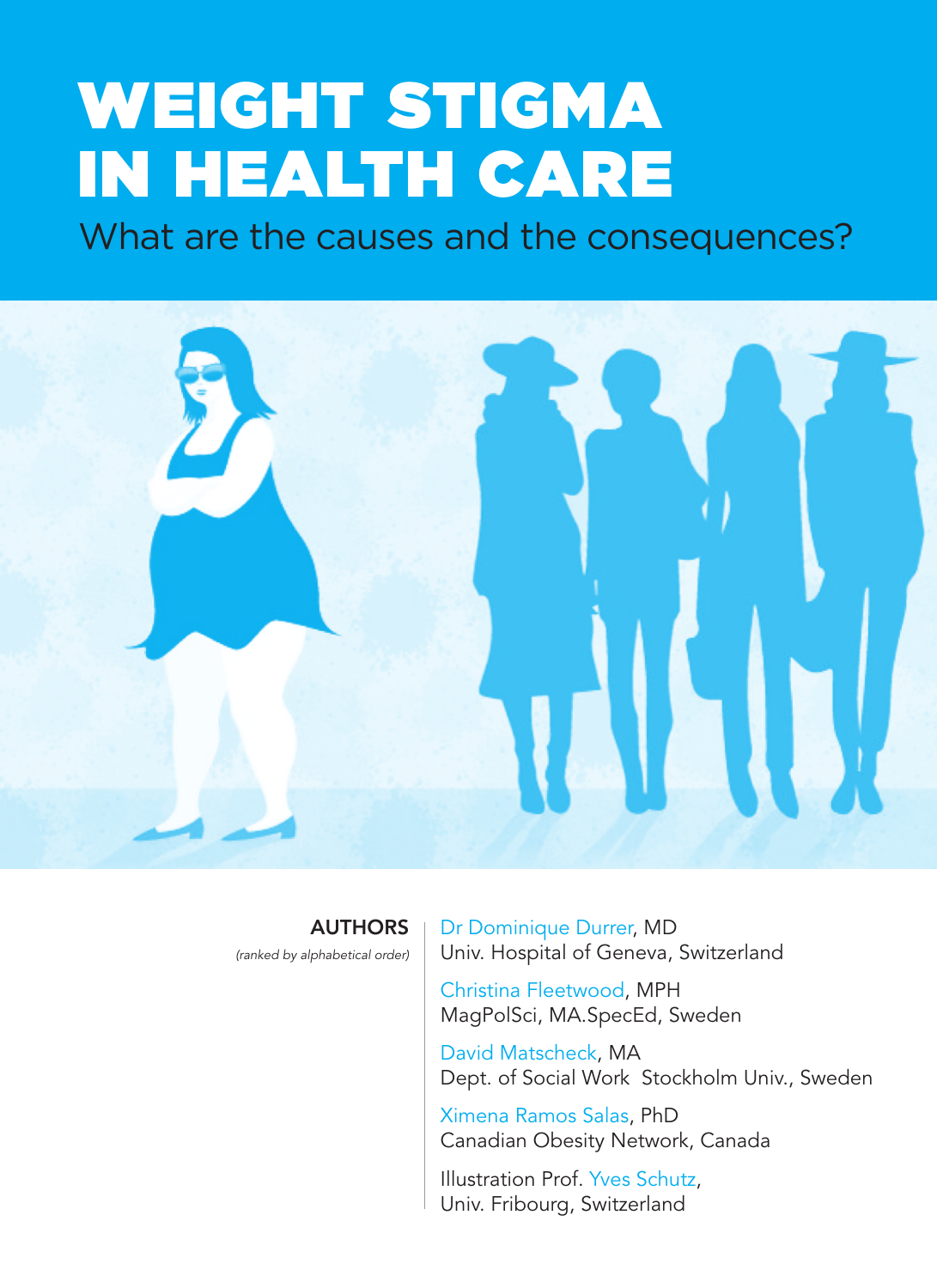# Stigma in Health Care

#### What is Weight Stigma?

Weight bias is defined as negative attitudes toward and beliefs about others because of their weight. Weight stigma refers to social stereotypes and misconceptions about people with obesity. Weight stigmatization or weight-based discrimination occurs when we treat individuals unfairly because of their weight or size.

#### Prevalence of Weight Bias and Stigma

Weight stigmatization is pervasive in our society. Studies conducted by the Rudd Centre for Food Policy and Obesity found that 63% of children with obesity who attend elementary schools face higher risk of being bullied by peers, while 54% of adults with obesity report being stigmatized in their workplace. Adults with obesity (64%) also report experiencing weight bias from health care professionals.

#### Weight Stigma and Appearance

There are four classic traits that indicate social status - gender, class, race and age. To these, we can add **size** and **weight**. Every person can be categorized by each of these traits at the first meeting. Gender, race, weight and age are all immediately visible, sometimes also class, solely by the presence of the body. How the person is categorized by each observer influences his or her social status.

Erving Goffman wrote in 1963 about stigma and referred to three factors of importance: a) Physical deformity (which includes body size); b) Flaws of character; and c) Genetic connection to race, nation, religion. When we meet a person with obesity and perceive the person´s large body size, one or more of Goffman´s three forms of stigma tend to become activated, whether or not we are aware of it.

As a health professional trying to help a person with obesity, you may need to focus on the physical body. But it is also important to consider the psychosocial health and well-being of patients and consider the experiences a person may have had with weight bias and stigma.

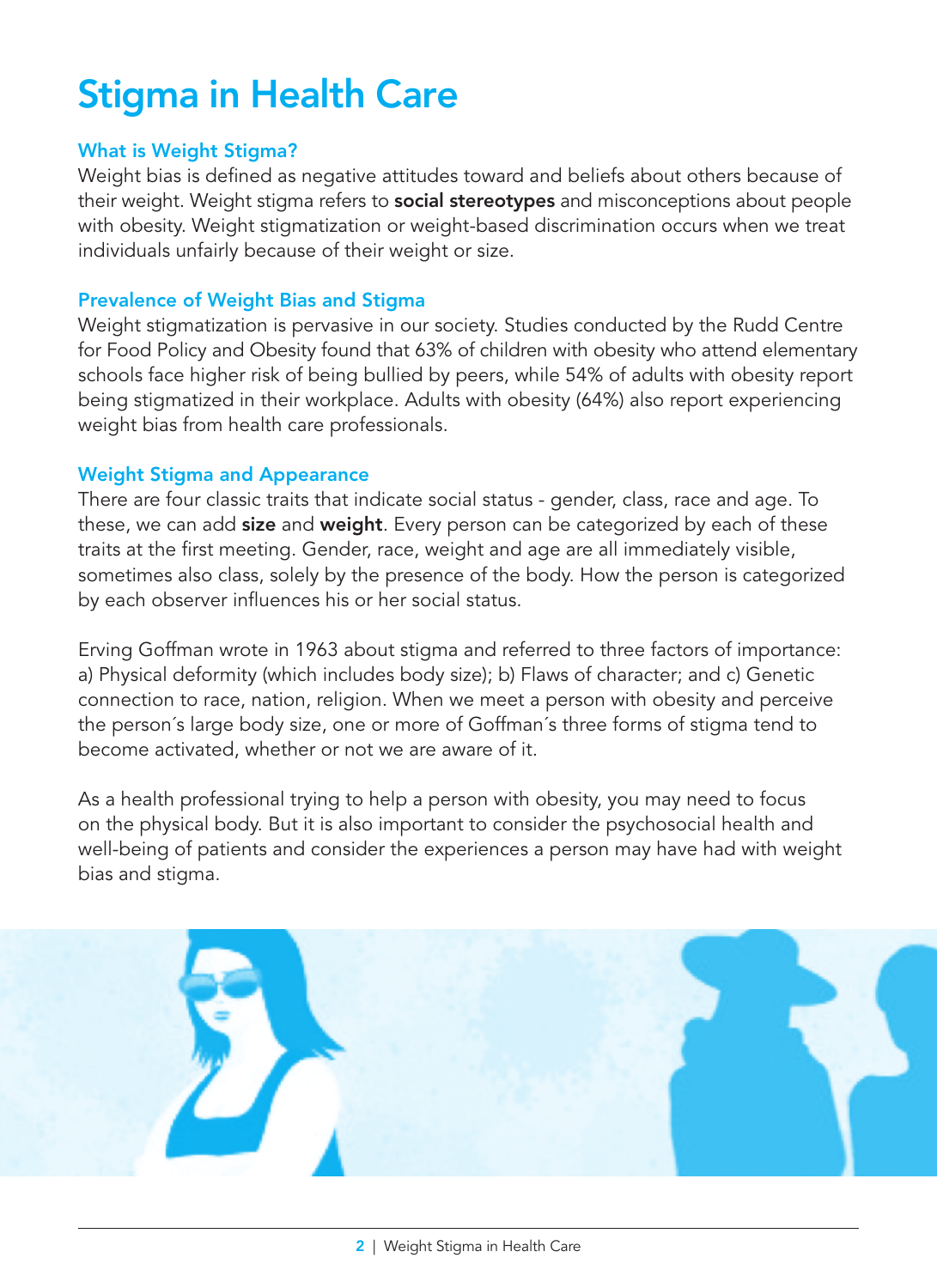# Consequences of Weight Stigma

As a health care professional, the effects of weight stigma may seem inconsequential to your practice. However, there is extensive research on the consequences of weight bias and stigma. Some of the areas in which stigma has effects are:

- Medical care: Research shows that health professionals often have biased attitudes towards patients with obesity.
- Health policy: Weight bias impacts health system policies, limiting access to evidence-based obesity management and supports. There is a lack of comprehensive obesity management and support systems globally.
- Interpersonal and social relationships: People with obesity will often experience weight bias and stigma from their family and relatives.
- Education: Young people with obesity face higher risk of being bullied in school. Teachers may have lower expectations from children with obesity, which may impact a child's opportunities for higher education.
- Employment: Adults with obesity report being stigmatized in the workplace and face barriers in hiring and promotional practices.
- Housing: Landlords often avoid renting to people with obesity.

# Stigmatization in the healthcare setting

Several studies have reported that patients with obesity are frequently stigmatized in healthcare settings.

- BY WHOM: Weight bias has been measured in medical students, doctors, psychiatrists, pediatricians, nurses, dietitians, psychologists, health promotion students, exercise specialists and even among obesity specialists.
- • WHY: Many healthcare professionals believe that patients with obesity are responsible for their own weight. They may also associate social stereotypes about obesity and regard patients with obesity as lazy, non-compliant, unintelligent and lacking motivation and willpower. This has implications for the therapeutic relationship between health care professionals and patients across the health care continuum.
- HOW: Healthcare professionals can use hurtful words and display negative attitudes and behaviors. They may also give simplistic advice (eat less, move more) and spend less time in consultation with patients living with obesity. They may also perform less medically necessary screening and diagnostic tests, which can have serious consequences for individuals' health and well-being.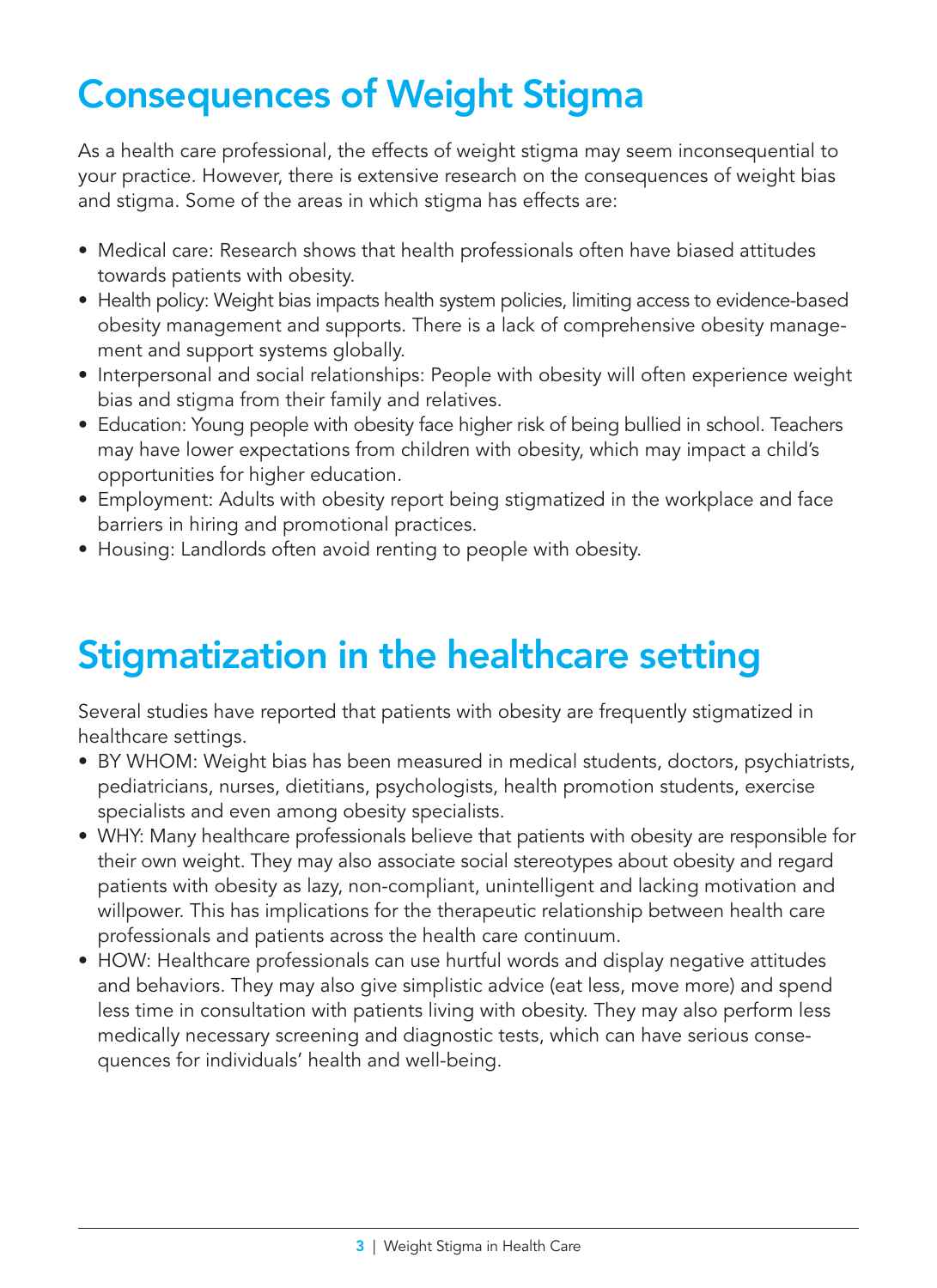### Consequences of Weight Stigma in healthcare settings

Damaged body image can lead to:

- Poor self-esteem
- Increased depression and in worst cases suicidal ideas or suicide
- Increase of eating disorders
- Decrease of general physical activity
- Avoidance of medical consultation

Such reactions and behaviors can lead to further weight gain and an increase in physical and psychological comorbidities.

# Consequences of Weight Bias for Individuals

Wherever a person with obesity goes and whoever s/he meets, obesity stereotypes and misconceptions are always in the background. This recurring confrontation with weight bias and stigma in the surrounding environment can lead to negative self-perception and what is termed "internalized weight bias".

#### Emotional Responses

- Negative thoughts and self-talk on the meaning of being a person with obesity
- Increased feelings of shame, blame, vulnerability, which can cause stress, anxiety, depression, suicidal thoughts, and eating disorders

#### Behavioral Responses

- Reduced safety and health seeking behaviors
- Unhealthy coping mechanisms such as binge eating or reduced physical activity, which can act as barriers for obesity management and rehabilitation strategies
- Unsafe weight management approaches (i.e. use of weight loss programs and products that lack evidence and can result in unhealthy weight loss and regain)
- • Suicidal acts

#### Physiological Responses

• Increased chronic stress can activate physiological mechanisms that can increase weight

#### Social Responses

- Avoidance of interactions with health professionals for fear of blame and shame
- Avoidance of social interactions, contributing to social isolation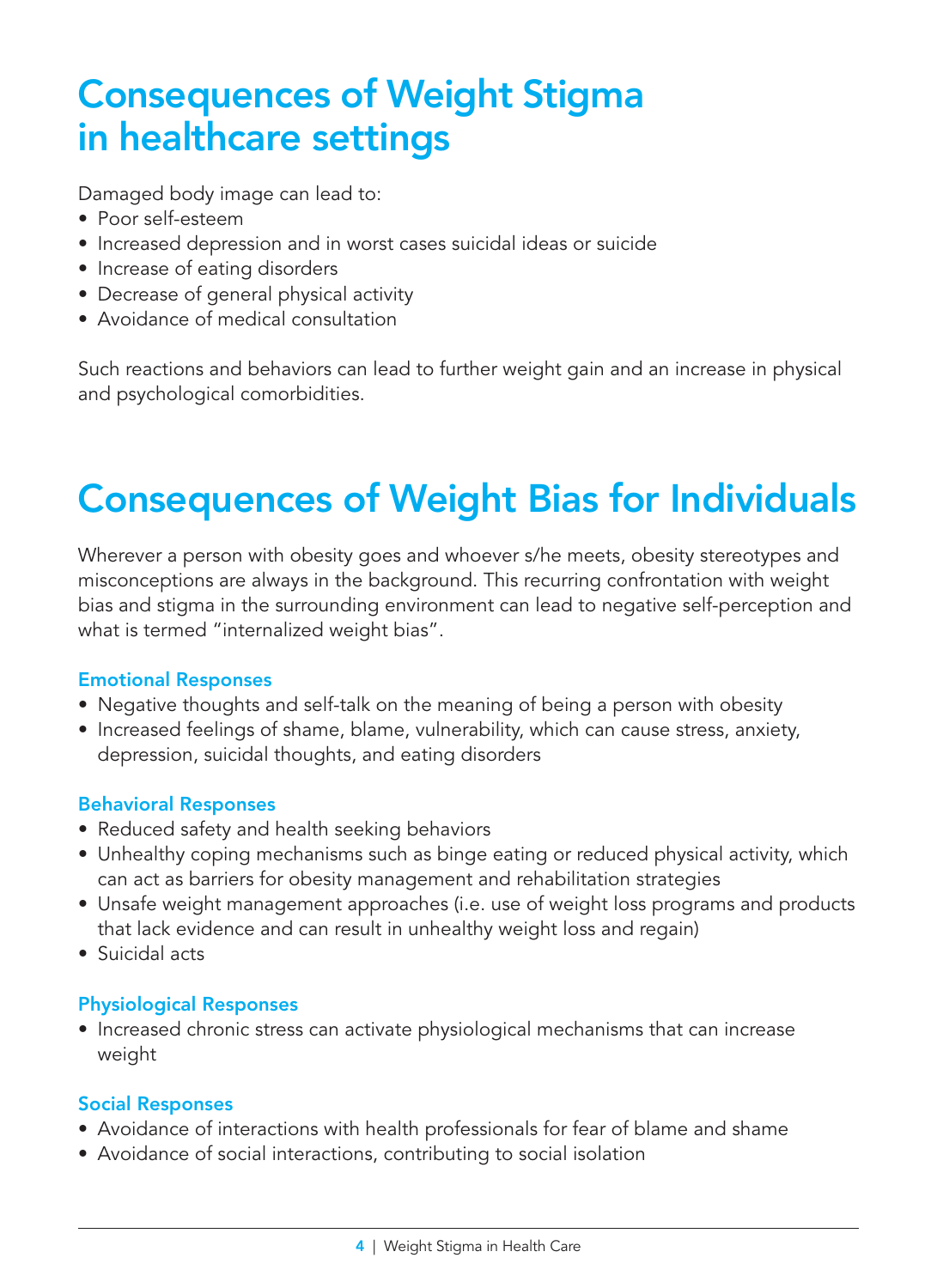# Obesity is a Chronic Disease

The persistent and unsubstantiated belief that individuals are *solely* responsible for their own weight is a key driver of weight stigma, contributing to increasing health and social inequalities.

Scientific breakthroughs in the understanding of obesity have led to the classification of obesity as a chronic relapsing disease, similar to diabetes or hypertension, characterized by abnormal or excessive fat accumulation that impairs health.

As a result of endocrine and neuroendocrine regulation, the body will resist weight loss. This is one of the reasons why obesity is considered a treatable and manageable chronic disease. Obesity requires life-long management, similar to other chronic disease treatments such as diabetes and hypertension.

### We are all at risk

Obesity needs to be diagnosed by a qualified health professional using actual measures of health that move beyond the Body Mass Index (BMI). Although BMI tells us how big a person's body is, it does not tell us whether that person's size or weight is affecting their health.

The medical concept of "obesity as a chronic disease" is not *only* related to size, but also to the way in which excess or abnormal fat can impair health, and it is measured by other health indicators (e.g. mechanical, metabolic, mental and social).

So, we are all at risk! Every one of us, regardless of our current size, could at any time gain weight and thus become the object of weight stigma. This feeling, that we ourselves can become the victims of stigma, can result in an on-going tension which increases the difficulty in having a good relationship with the patient and seeing the patient's needs.

It is important for health professionals to develop a respectful therapeutic relationship with patients and support patients in improving their overall health and wellbeing and not focus on the numbers (e.g. BMI).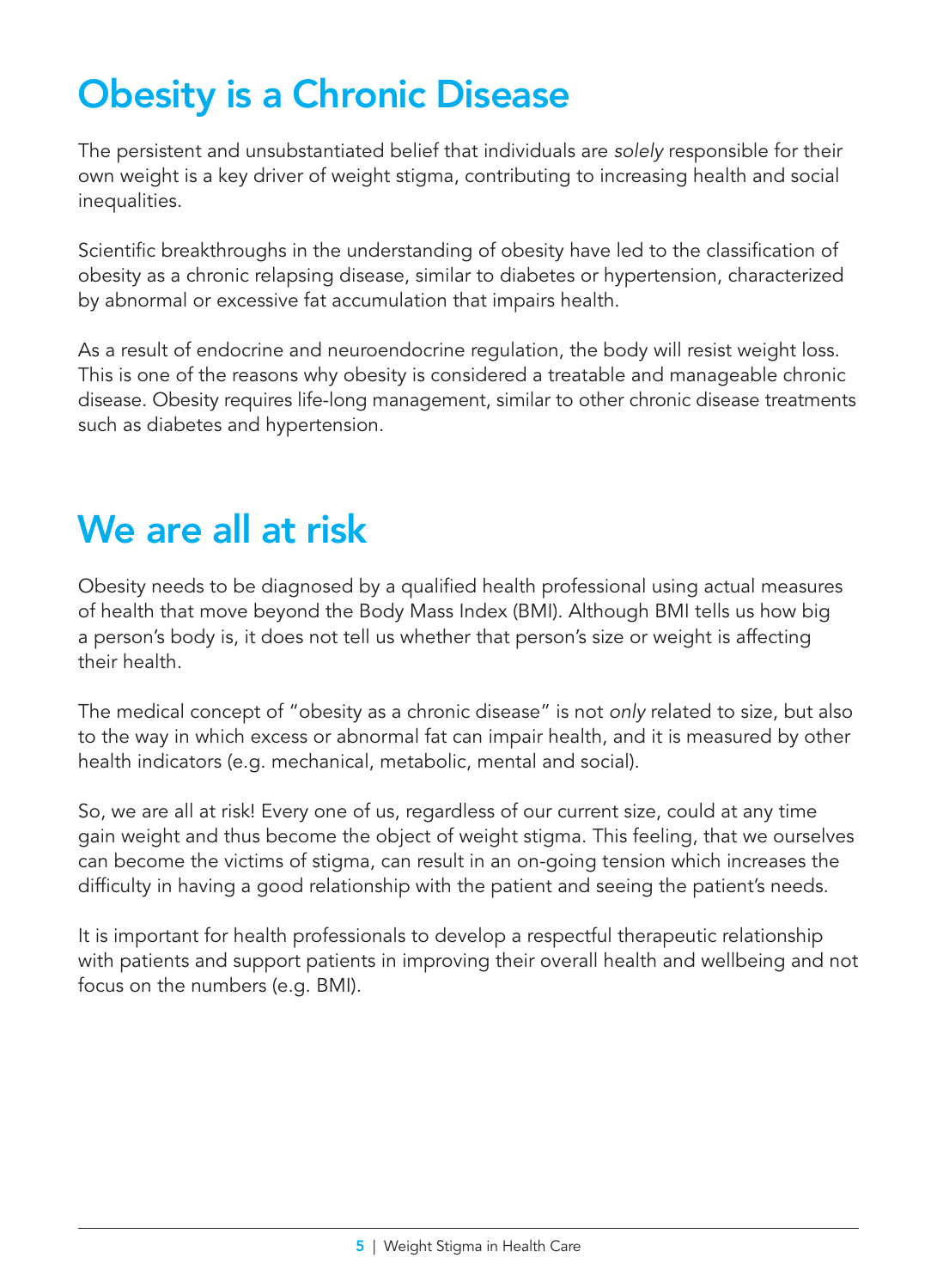### How can stigmatization be addressed in the healthcare setting?

A few studies have shown success in decreasing stigma through the following actions:

- Educating GP's, obesity specialists and all healthcare professionals about the uncontrollable factors of obesity.
- • Giving a key message: weight status and obesity are not under personal control!
- • Using the Motivational Interviewing (MI) technique (see below) to communicate with the patient living with obesity. This is a guided, patient-centered, non-judgmental and respectful counseling approach.
- • Utilizing adapted materials, such as appropriate large-size cuffs to measure blood pressure, wide chairs without armrests in the waiting room, appropriate scales (up to 200 kg) etc.
- • Considering that healthcare professionals must be empathic when they welcome the patient; they must ask the patient for permission to weigh them and should measure them in a discrete room.
- Reminding GPs/health professionals that 5-10% weight loss is sufficient to have substantial benefits for health (decreasing co-morbidities) and that they should focus more on improving health and above all improving body image, increasing self-esteem, self-confidence, self-affirmation and quality of life. (Flint, 2015)



6 | Weight Stigma in Health Care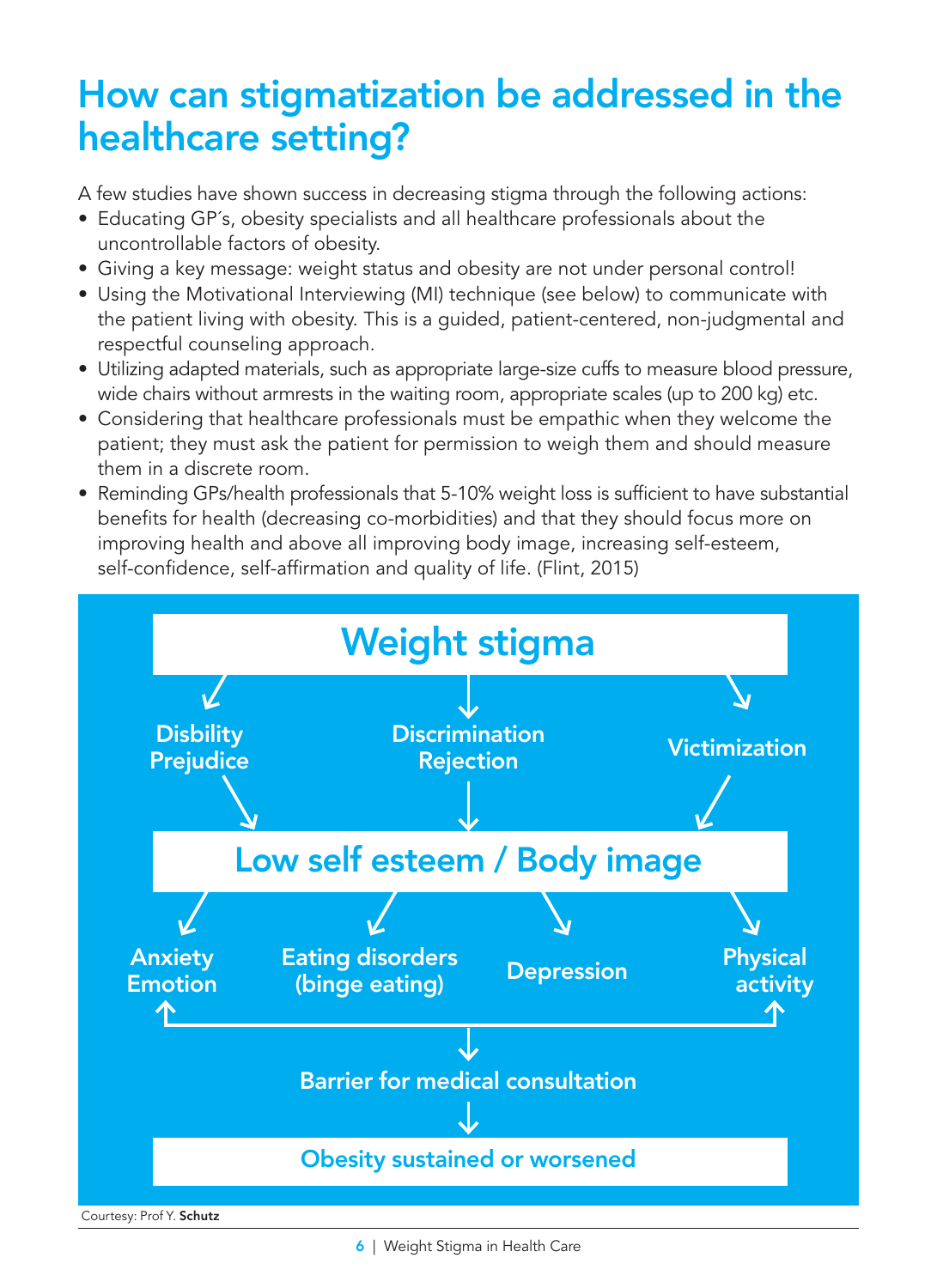### What can health care professionals do about weight bias and stigma?

It is important for health care professionals to know that beyond its effects on overall health and well-being, obesity also affects people's' overall social well-being due to the pervasive social stigma associated with it.

Weight bias and stigma should not be tolerated in healthcare, education or public policy sectors.

What, then, can health professionals do to help their patients in the face of weight bias and obesity stigma?

- Be aware of your personal attitudes and beliefs about weight, size and obesity and reflect on how this is influencing your behavior and practice.
- Be careful to meet your patient in a respectful way.
- Be aware of the effects stigma may have had on your patient, including social effects of stigma and internalized stigma.
- Help to build your patient's self-confidence.
- • Find places you can refer your patient to for help with the non-medical effects of stigma.

### Motivational Interviewing (MI)

Motivational interviewing is a collaborative conversation which aims to establish a partnership with the patient to strengthen his/her motivation to change behavior.

- MI expresses full empathy
- It helps the patient to resolve his/her ambivalence towards behavior changes through active listening and the decision-making balance, exploring the patient's own resources

Three factors are essential:

- 1. The behavior change must be important to the patient
- 2. The patient must feel able to do it
- 3. It must be the right time to make this change

#### "Quote here?"